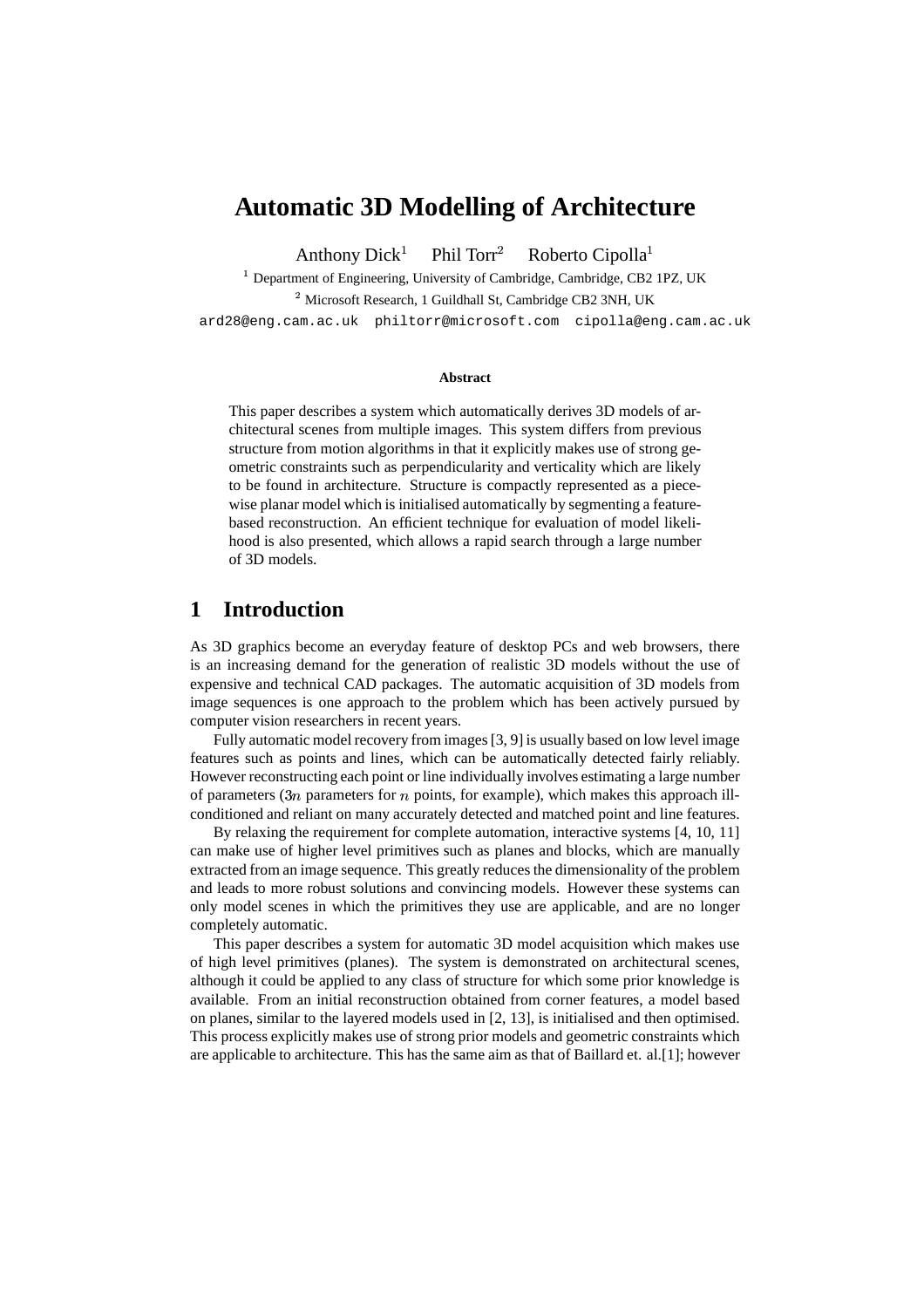their work follows a different approach based on line matching to segment planes from aerial images of urban scenes.

Section 2 of the paper introduces the piecewise planar model used to represent architectural scenes, and defines a posterior probability measure for the model. Section 3 addresses the problem of obtaining an initial estimate of the model automatically from an image sequence, while in Section 4 a method for rapidly optimising this estimate is presented. In Section 5 the model is further refined by the addition of offset layers representing features such as doors and windows to each plane.

### **2 The planar model**

Each plane  $p$  in a planar model is specified by spatial parameters  $\bm{\theta}_{S}^{p}$ , boundary parameters  $\theta_R^p$ , texture parameters  $\theta_T^p$  and parallax parameters  $\theta_Z^p$  . The spatial parameters  $\theta_S^p$  determine the position and orientation of plane p in the  $[XYZ]$  world coordinate system and are defined such that  $\theta_{S}^{p} \cdot [X Y Z] = 1$ . The boundary parameters  $\theta_{R}^{p}$  are a list of points which defines a clockwise walk around the boundary of the plane. The last point in  $\theta_R^p$ is joined to the first to form a closed curve, which is assumed not to be self-intersecting. The texture parameters  $\theta_T^p$  consist of an unknown brightness parameter  $i(\mathbf{X})$  (between 0 and 255) defined at each point  $X$  on a regular 2D grid within the plane boundary. Also defined at each point **X** is a parallax parameter  $z(X)$ , which models the offset of point X perpendicular to the plane. The set of offset parameters forms the parallax parameter vector  $\theta_z^p$ . The planar model also contains a background plane,  $p_{\infty}$ , with infinite extent.

### **2.1 Estimating a planar model**

Given data **D** in the form of an image sequence, the problem is to find  $\theta = \bigcup_p \theta_S^p \theta_B^p \theta_T^p \theta_Z^p$  such that the posterior probability

$$
p(\boldsymbol{\theta}|\mathbf{DI}) \sim p(\mathbf{D}|\boldsymbol{\theta}\mathbf{I})p(\boldsymbol{\theta}|\mathbf{I})
$$
\n(1)

is maximised, where I represents prior information. This is a product of model likelihood and prior, which are defined in the following sections.

#### **2.2 Evaluation of the model likelihood**

It is assumed that a texture parameter at point  $X$  on the model surface is observed with noise  $i(\mathbf{X}) + \epsilon$ , where  $\epsilon$  has a Gaussian distribution mean zero and standard deviation  $\sigma_{\epsilon}$ . The parameters  $i(X)$  and  $z(X)$  can then be found such that they minimise the sum of squares  $\sum_{i=1}^{j=m} (i(\mathbf{x}^j) - i(\mathbf{X}))^2$  where  $i(\mathbf{x}^j)$  is the intensity at  $\mathbf{x}^j$ , and  $\mathbf{x}^j$  is the projection of **X** with offset  $z(\mathbf{X})$  into the jth image. The likelihood for given values of  $i(\mathbf{X})$  and  $z(\mathbf{X})$  is

$$
p(\mathbf{D}|i(\mathbf{X})z(\mathbf{X})) = \left(\sqrt{2\pi}\sigma_{\epsilon}\right)^{-j} \exp\left(-\frac{1}{2}\sum_{j}\left(\frac{i(\mathbf{x}^{j}) - i(\mathbf{X})}{\sigma_{\epsilon}}\right)^{2} \tag{2}
$$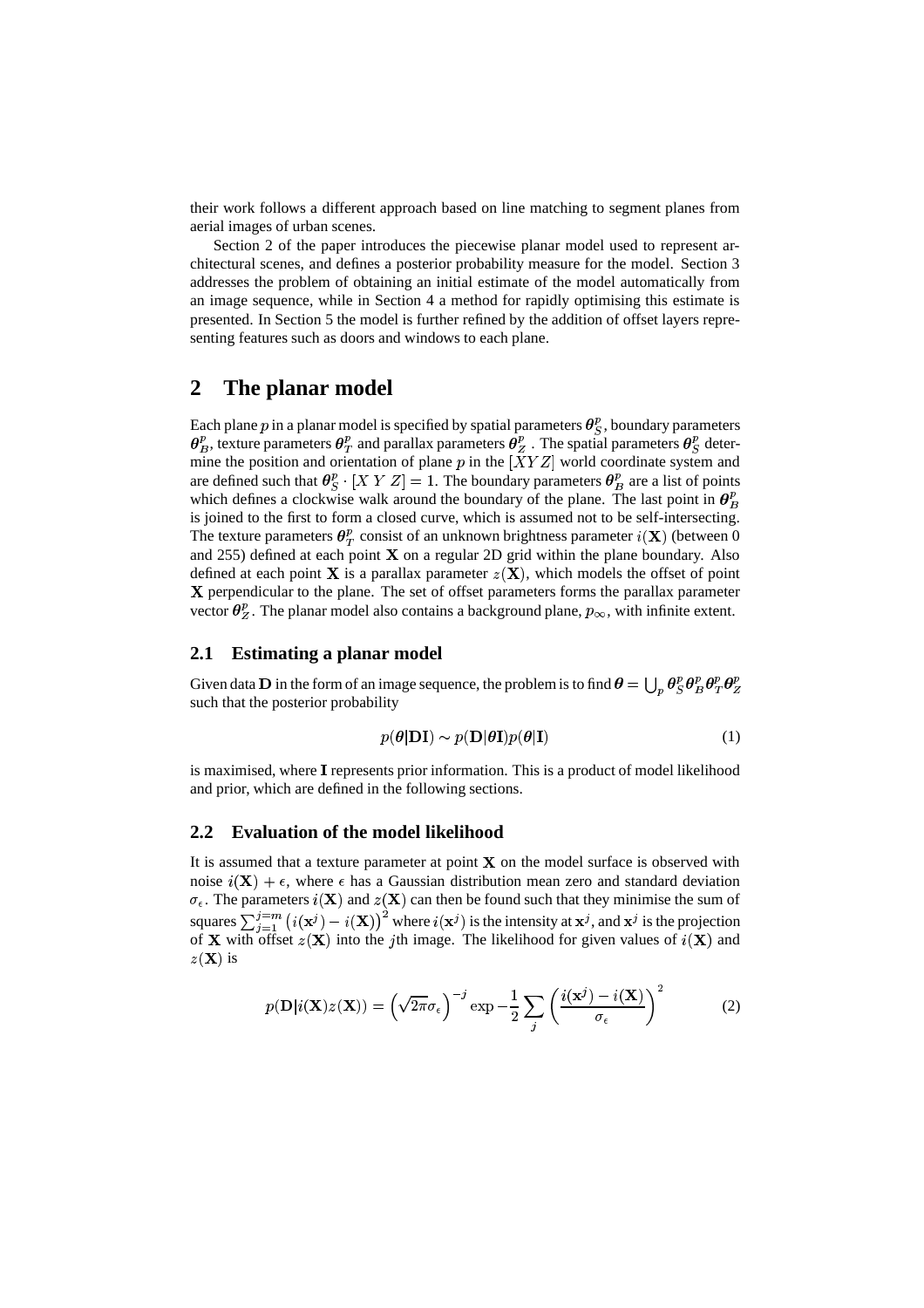Using Equation (2) under the assumption that the errors  $\epsilon$  in all the points are independent, the likelihood over all points can be written:

$$
p(\mathbf{D}|\boldsymbol{\theta}\mathbf{I}) = \left(\sqrt{2\pi}\sigma_{\epsilon}\right)^{-ij} \exp\left(-\frac{1}{2}\sum_{i}\sum_{j}\left(\frac{i(\mathbf{x}_{i}^{j}) - i(\mathbf{X}_{i})}{\sigma_{\epsilon}}\right)^{2} \tag{3}
$$

where  $x_i^j$  is the projection of the *i*th scene point  $X_i$  into the *j*th image.

#### **2.3 Evaluation of the prior**

Assuming the prior distributions of  $\theta_S$ ,  $\theta_B$ ,  $\theta_T$ , and  $\theta_Z$  are independent, the prior  $p(\theta|I)$ is factorised as  $p(\theta_S | \mathbf{I}) p(\theta_B | \mathbf{I}) p(\theta_T | \mathbf{I}) p(\theta_Z | \mathbf{I})$ . Given no prior knowledge of the appearance of a model or the parallax from its planes, both  $p(\theta_T|\mathbf{I})$  and  $p(\theta_Z|\mathbf{I})$  are assigned uniform distributions. Assigning a distribution to plane shape, i.e.  $p(\boldsymbol{\theta}_B | \mathbf{I})$ , is an interesting problem, but is not tackled in this paper. For now only a simple prior is applied to the spatial parameters  $\theta_{S}$ : it is expected that adjacent walls are likely to intersect at about 90 degrees. A simple way of encoding this is to define a Gaussian prior, centred at  $\pi/2$  and with standard deviation  $\sigma_{\phi}$ , on the angle between adjacent walls:

$$
p(\boldsymbol{\theta}|\mathbf{I}) = \left(\sqrt{2\pi}\sigma_{\phi}\right)^{-(n-1)} \exp\left(-\frac{1}{2}\sum_{i=1}^{n-1} \left(\frac{\phi_i - \pi/2}{\sigma_{\phi}}\right)^2\right) \tag{4}
$$

where *n* is the number of planes in the model and  $\phi_i$  is the interior angle between planes  $i$  and  $i + 1$  when projected onto a ground plane (see Section 3).

Having defined the components of the posterior probability measure, the maximum a posteriori (MAP) parameter vector  $\theta_{MAP}$  is now sought. There are two stages to the search: first a good initial estimate is obtained, and then this estimate is refined using a search algorithm.

### **3 Initialising the planar model**

The initial estimate of the planar model is obtained from a feature-based 3D reconstruction. This section briefly describes the acquisition of the feature-based 3D model, which is based largely on previous work [3, 9], and how it is segmented to derive an initial estimate of the planar model.

### **3.1 Point matching in architectural scenes**

The feature-based model is based on image corners, which are detected using a Harris corner detector [6] with subpixel interpolation. For each corner at position  $(x, y)$  in the first image, candidate matches from a neighbourhood of  $(x, y)$  in the second image are ranked by cross-correlation. To reduce the number of mismatches, the epipolar geometry (i.e. the fundamental matrix  $\bf{F}$ ) between the image pair is often estimated using a technique which is tolerant to outliers, such as RANSAC[5]. However this was found to be error-prone for architectural scenes such as that in Figure 1, which contains significant amounts of repeated structure, and planar surfaces. A better strategy in this case is to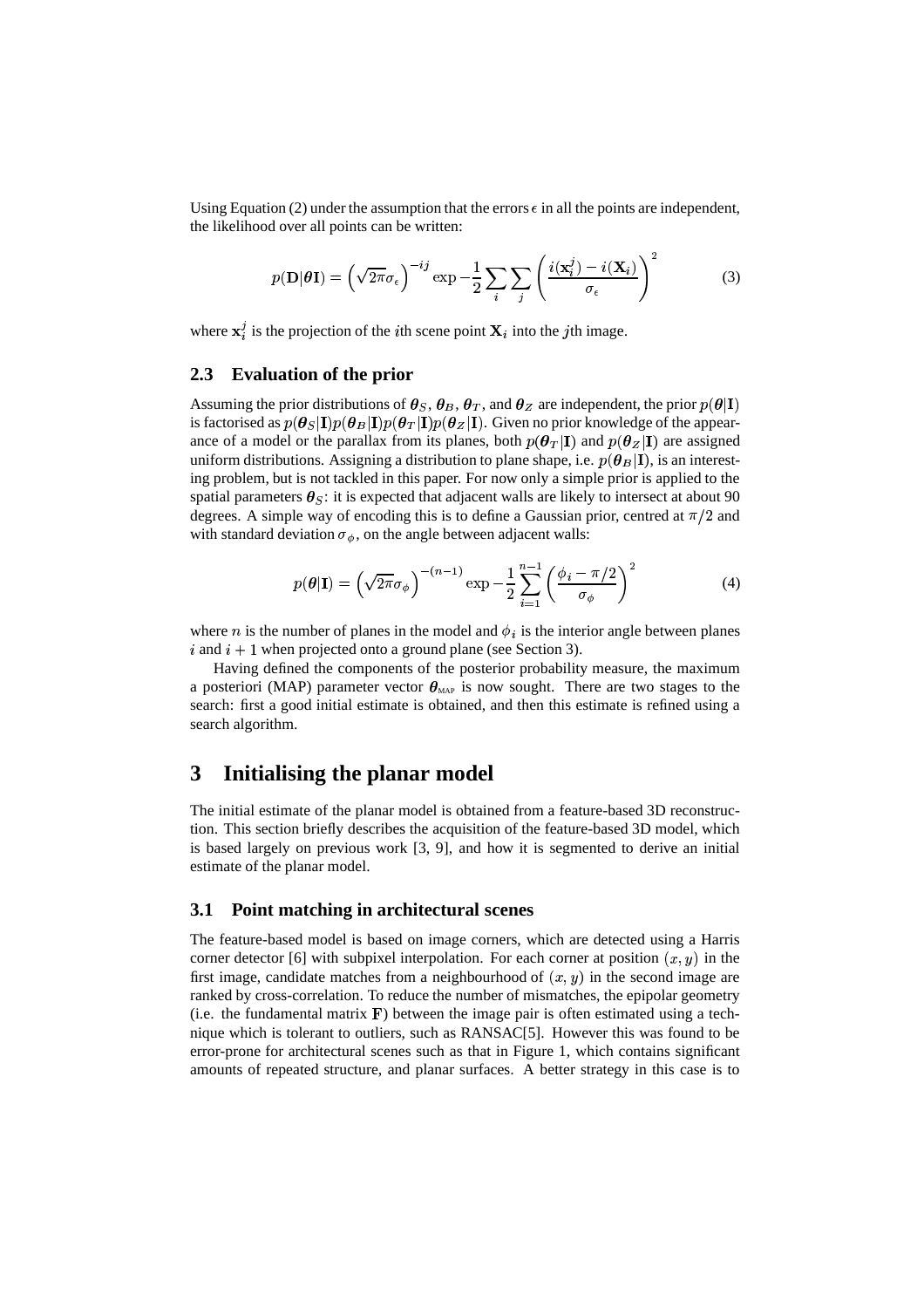robustly estimate a planar homography  $H$  from the initial correspondences. Although not all correct matches are consistent with  $H$ , this resolves much of the ambiguity associated with planar repeated structure, as shown in Figure 1. Correct matches which are not consistent with  $H$  are displaced by a residual parallax vector. These parallax vectors intersect at the epipole  $e_2$  in the second image; hence the epipole is obtained by a robust intersection of parallax vectors. The epipolar geometry between the first two images is now fully determined, and the associated fundamental matrix is given by

$$
\mathbf{F} = [\mathbf{e}_2]_{\times} \mathbf{H} \tag{5}
$$

where  $[e_2]_x$  is the skew-symmetric matrix formed from  $e_2$ . More reliable matching is now carried out by searching for matches along corresponding epipolar lines.



Figure 1: *Correspondences obtained from estimated directly from the data (left) and estimated from a dominant plane plus parallax (right). The correspondences obtained via plane plus parallax are more reliable, particularly where there is repeated structure (e.g. in the chapel windows).*

#### **3.2 Camera Calibration**

Assuming that the camera has an aspect ratio near 1, and a principal point near the centre of the image, only the focal length is required to calibrate the cameras sufficiently to produce an accurate reconstruction. The essential matrix between the first two cameras, **, where**  $**K**<sub>1</sub>$  **and**  $**K**<sub>2</sub>$  **contain the intrinsic parameters of cameras 1 and 2** respectively, has two equal eigenvalues  $\sigma_1$  and  $\sigma_2$ . In a simplified version of [8], the penalty function

$$
\mathcal{C} = \frac{|\sigma_1 - \sigma_2|}{\sigma_2} \tag{6}
$$

is minimised by direct search, varying the focal length of each camera in turn. Having obtained correspondences and calibration, a cloud of 3D points is triangulated, and a bundle adjustment routine is used to minimise the reprojection error.

#### **3.3 Incorporating matches from other images**

Other images are now sequentially incorporated into the reconstruction. Each image is matched with its predecessor as described in Section 3.1, which provides both 2D-2D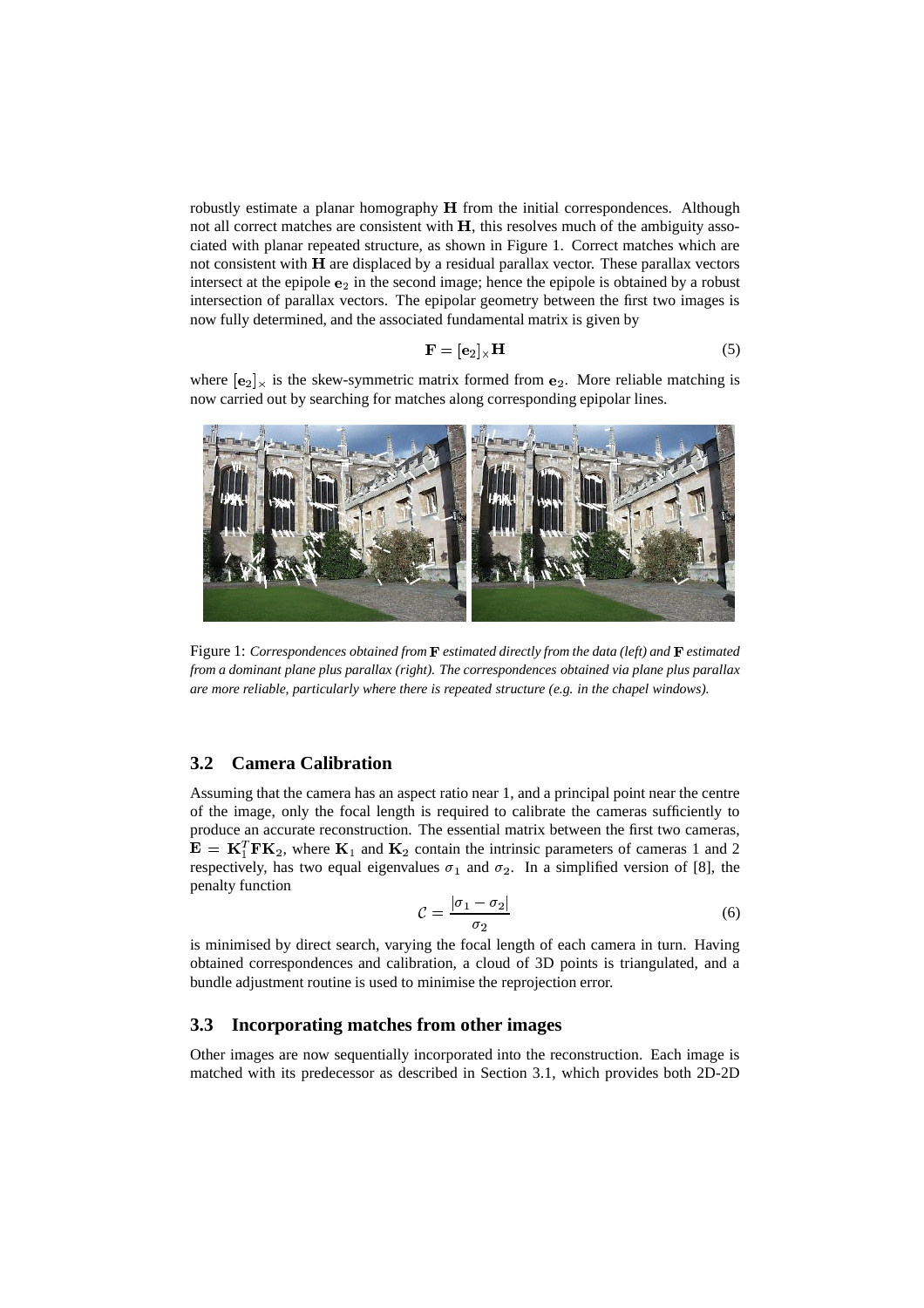correspondence and 2D-3D correspondence, as points in the previous image already have associated structure. A projection matrix is then estimated linearly from the 2D-3D correspondences, and new structure is triangulated from 2D-2D matches without previous structure. After each image is incorporated, the reconstruction and projection matrices are again optimised using bundle adjustment. A model obtained using this method is shown in Figure 2.



Figure 2: *Reconstruction obtained from triangulated points only. The points are joined by triangular texture mapped faces, obtained using Delaunay triangulation. This reconstruction is quite noisy.*

### **3.4 Extracting planes from the reconstruction**

Planes are extracted from the 3D reconstruction by recursively applying a RANSAC plane estimation algorithm. At each iteration, planes are hypothesised from a randomly selected sample of 3 points, and the plane which is best supported by those points which have not been assigned to previous planes is selected.

The main problem with this approach is that it includes no concept of the spatial extent of each plane, and thus tends to extract planes with irregular and mutually overlapping boundaries. To impose spatial constraints it is assumed that all planes are perpendicular to a common ground plane—an assumption which is justified for architectural scenes in which dominant planes commonly correspond to walls of buildings. Provided that at least two planes have been extracted from the point model, a least squares estimate of the ground plane normal can be obtained from the other plane normals. An overhead view of the reconstruction can now be simulated by projecting all points orthogonally onto the ground plane, as shown in Figure 3. This view is useful as many strong constraints applicable to architecture can be applied to it—in fact it is to this view that the perpendicularity prior (Equation (4)) is applied. Also shown in Figure 3 are two lines which have been fitted to the inlier clusters obtained from the recursive RANSAC estimation. These lines are intersected, which provides an initial guess of the spatial extent (parallel to the ground plane) of each plane. The upper and lower bounds of each plane are also initialised by the "highest" and "lowest" points in each cluster, where height is measured perpendicular to the ground plane.

Thus a simple initial planar model is obtained in which all planes have rectangular shape and are perpendicular to a ground plane. This model is next used to seed a search for an improved estimate.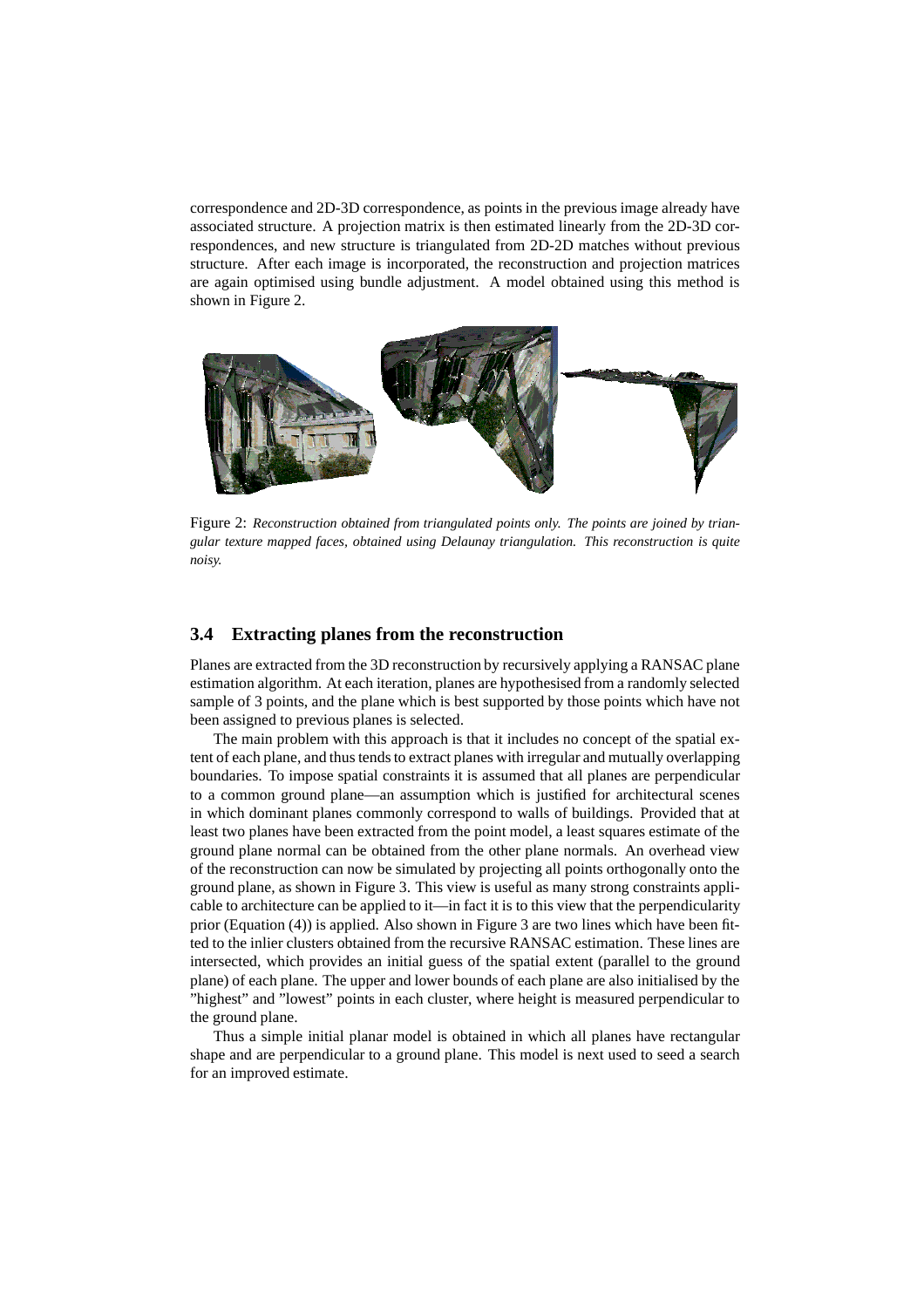

Figure 3: *Overhead view of the reconstruction. Green (lighter grey) points belong to the left plane; blue (darker) points belong to the right. Outliers are shown in red. Fitted lines are superimposed on the view.*

## **4 Optimising the planar model**

Having initialised a 3D model consisting of a set of rectangles, and defined a probability measure for the model, a search for the MAP model parameters is now carried out. There are three main sources of error in the initialisation process described in Section 3.4: the least squares estimate of the ground plane normal, the segmentation of the planes by intersecting their projections on the ground plane, and the approximation of each plane boundary by a rectangle. Hence the model is optimised by gradient descent search on (a) the components of the ground plane normal, (b) the endpoints of the projection of each plane onto the ground plane and (c) the boundary of each plane.

Projections of the planar model are shown before and aftersearching in Figure 4, along with a texture mapped version of the resultant 3D model. The search typically takes a total of order 50 iterations to converge, which takes about 20 seconds on a 500MHz Pentium 3. The speed of the algorithm is mainly due to the technique now presented, which makes evaluation of the model likelihood extremely fast.



Figure 4: *Projection of the planar model (a) before and (b) after searching. The negative log likelihood of model* (*b*) *is*  $1.82 \times 10^5$ , *compared to*  $1.93 \times 10^5$  *for the unoptimised model* (*a*). The *texture mapped planes are shown in (c).*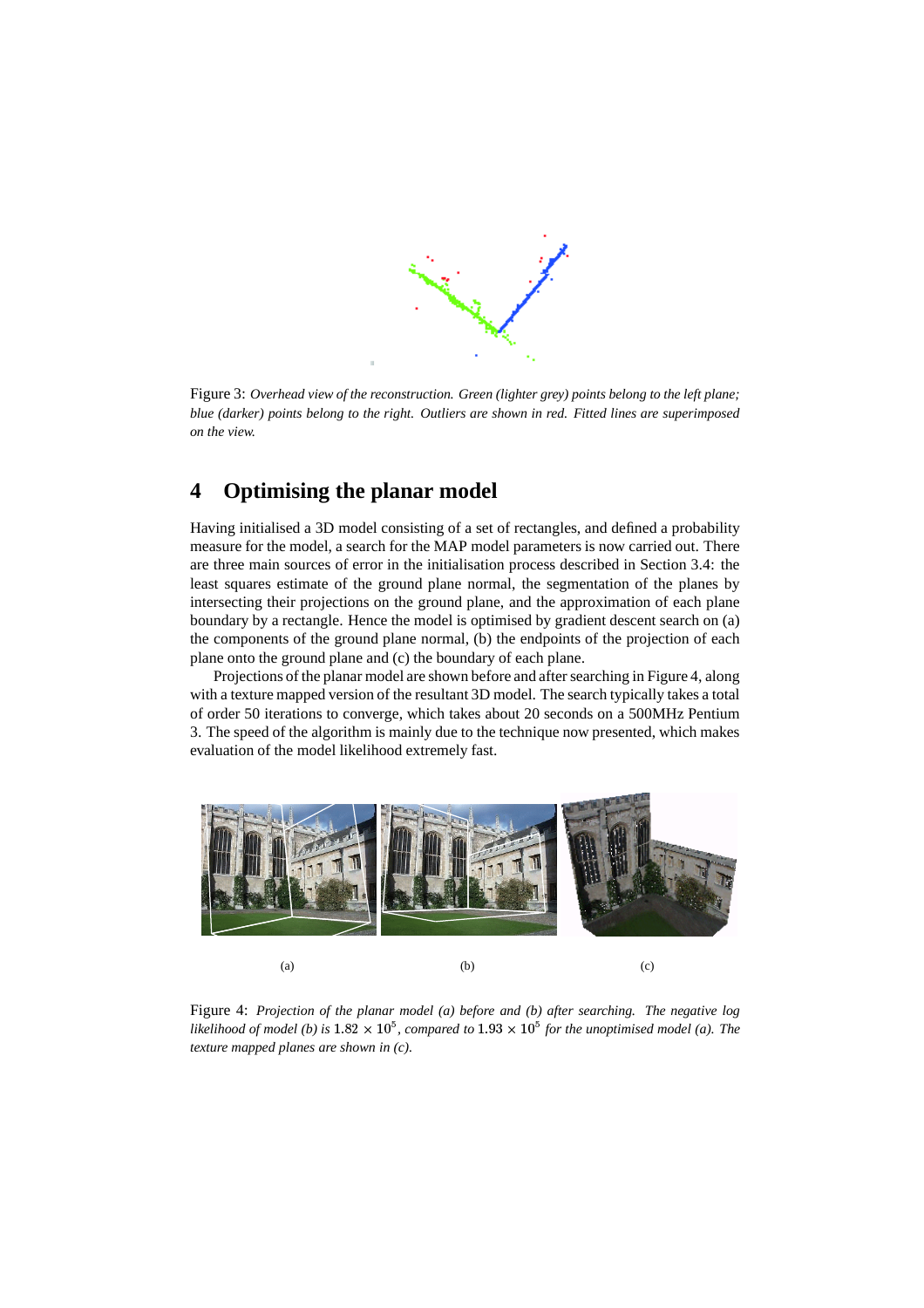#### **4.1 Efficient computation of the model likelihood**

Computing the exponent of the likelihood equation (Equation (3)) involves integrating the sum-squared intensity error (Equation (2)) over a grid of points on the surface of each plane. As in [7], this integral over a region  $\mathcal{R} \subset \mathbb{R}^2$  is rewritten as an integral around the region boundary  $\partial \mathcal{R}$  using Green's Theorem:

$$
\int_{\mathcal{R}} f(x, y) dx dy = \int_{\partial \mathcal{R}} \mathbf{n} \cdot \vec{A} ds \tag{7}
$$

where  $f(x, y)$  is a real-valued function of  $\mathbb{R}^2$ , **n** is the unit normal to the boundary and  $\vec{\nabla} \cdot \vec{A} = f$ . For evaluation of the likelihood of plane p,  $f(x, y)$  is  $p(\mathbf{D}|i(\mathbf{X})z(\mathbf{X}))$ , and  $\partial \mathcal{R}$  is given by the boundary parameters  $\theta_R^p$ . The vector field  $A(x, y)$  is given by

$$
\vec{A}(x,y) = \frac{1}{2} \left[ \begin{array}{c} \int_0^x f(\tilde{x},y) d\tilde{x} \\ \int_0^y f(x,\tilde{y}) d\tilde{y} \end{array} \right]
$$
(8)

Hence the likelihood of plane p in a region R is found by computing  $\mathbf{n} \cdot \vec{A}$  for each pixel lying on a discretised version of  $\partial \mathcal{R}$ . At each pixel  $\bf{u}$  on the boundary, this is approximated by (

$$
\det\left(\left[\begin{array}{c} (\mathbf{v}-\mathbf{u})^T\\ \left[\vec{A}(\mathbf{u})+\vec{A}(\mathbf{v})\right]/2 \end{array}\right]\right) \tag{9}
$$

where v is the successor pixel to  $\bf{u}$  on  $\partial \mathcal{R}$ , in an anti-clockwise direction. This is equivwhere  $\vec{v}$  is the successor pixel to  $\vec{u}$  on  $\partial \vec{v}$ , in an and-clockwise direction. This is equivalent to computing  $\vec{n} \cdot \vec{A}$  for each line segment joining adjacent pixels, with a weighting factor proportional to the length of this line segment.

To compute the likelihood of the entire model, Equation (9) is evaluated around the boundary of each plane, including the background plane. It is assumed that all planes except the background are simply connected. Clearly the background plane is not simply connected—each of the other planes lies inside its boundary. Hence the likelihood of the background plane must be calculated around the boundary of each region and subtracted from the total model likelihood (or equivalently, the background likelihood must be integrated clockwise around each region boundary). This is shown graphically in Figure 5 (a). By precomputing the vector field  $\vec{A}$  for each surface, calculation of the likelihood only involves determining the boundary pixels for each region and summing these precomputed values over the region boundaries, which is very fast. If the results of the integration are cached for each line segment belonging to each boundary, recalculation of the likelihood for a slightly altered model is even faster, requiring only the recalculation of the affected boundary segments, as shown in Figure 5(b).

## **5 Model refinement using planar parallax**

The planar model shown in Figure 4 is less noisy than the point-based model given in Figure 2, but it is missing a lot of detail. Because each wall is modelled as a single plane, details such as doors, windows and pillars are excluded from the model. Recall that the likelihood of each point  $X$  on the model surface is maximised over a small range of offset values  $z(X)$ . In theory, a region growing algorithm could be used to search for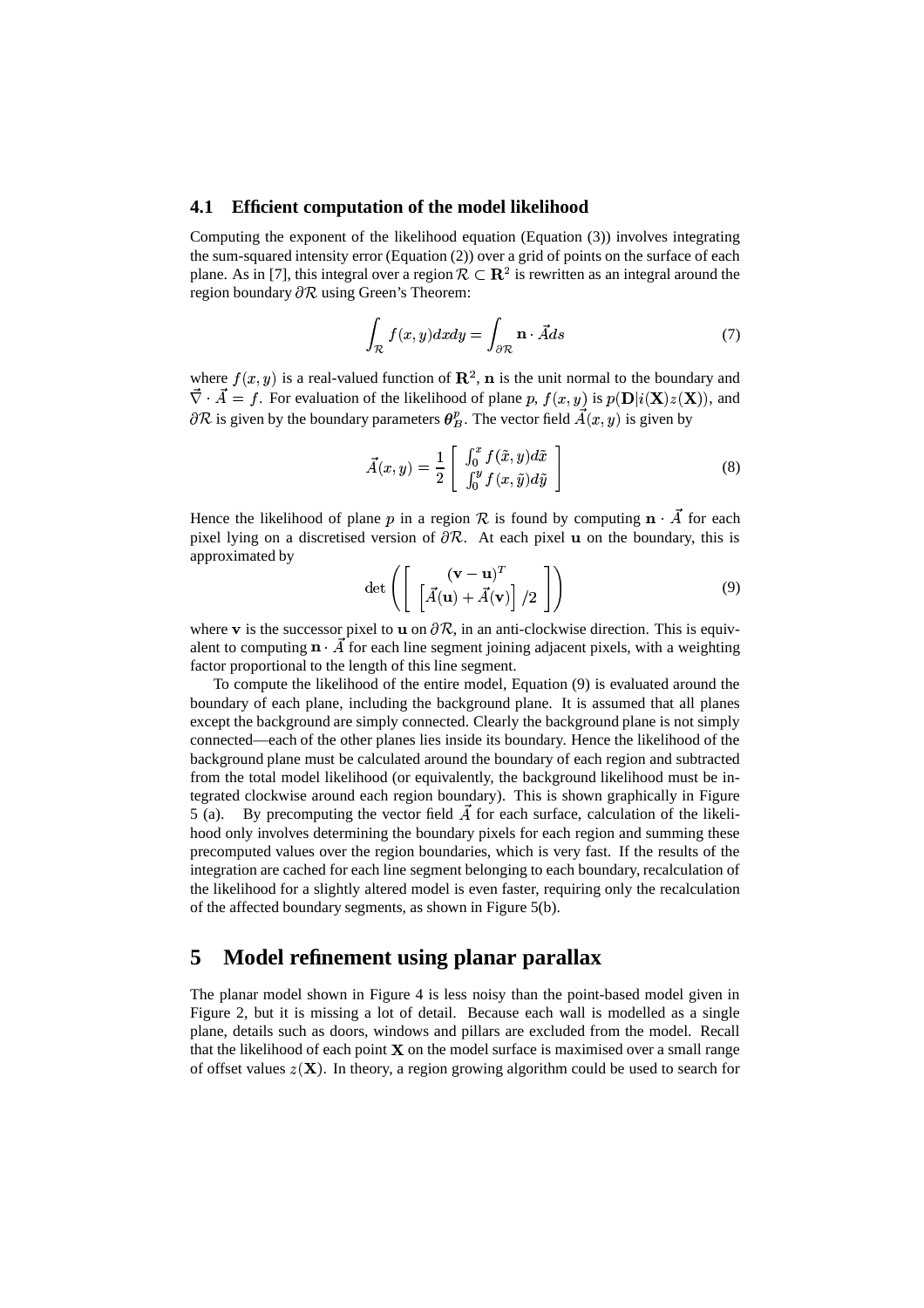

Figure 5: *(a) Likelihood evaluation using Green's Theorem. Rather than computing the likelihood (Equation (3)) in regions R1, R2 and the background, a related vector field is integrated anticlockwise around the boundary of each region (solid arrows). The vector field associated with the background is also integrated clockwise around the boundaries of regions interior to it (dashed arrows). (b) Rapid evaluation of likelihood for varying shapes. Having computed the likelihood of region R2, the likelihood of region R2 is computed by subtracting the contributions from the invalid boundary segments (shown as dashed lines) and adding those of the new boundary segments.*

large spatial regions within a plane whose likelihood is maximised at similar offset values. However there is generally insufficient detail in images of multiple walls to reliably recover the position and number of offset layers this way. In future means of merging distant images of multiple planes and close-up images of single planes will be investigated; however at present the approximate position and size of offset layers is manually initialised. Once these layers have been initialised, their shape is automatically selected from a predefined family of parameterised shape models as described in [12]. This family includes shapes which correspond to commonly occurring architectural features, such as a rectangle, an arch and a pillar. For instance the arch is represented by 8 parameters: position on plane  $(x, y)$ , a width and height a and b, an offset from the plane d, orientation  $\omega$ , bevel r (the slope of the edges) and arch height c. A Bayesian model selection technique is used to select the appropriate model to represent each offset layer, based on a compromise between goodness of fit to the images and model complexity. More details are given in [12].

The final model obtained using a basic planar model with additional offset primitives is shown in Figure 6. This model is more accurate than the original point-based reconstruction, and contains most of the salient detail in the scene—for instance each of the pillars and windows in the chapel wall are correctly modelled.

Another model reconstructed using the same technique is given in Figure 7. This reconstruction is based on 3 frames from the sequence used in [9]. Although it lacks some of the detail of the model presented in that paper, the castle walls, and some doors and windows, are accurately recovered and compactly represented as a set of planes rather than a dense cloud of points.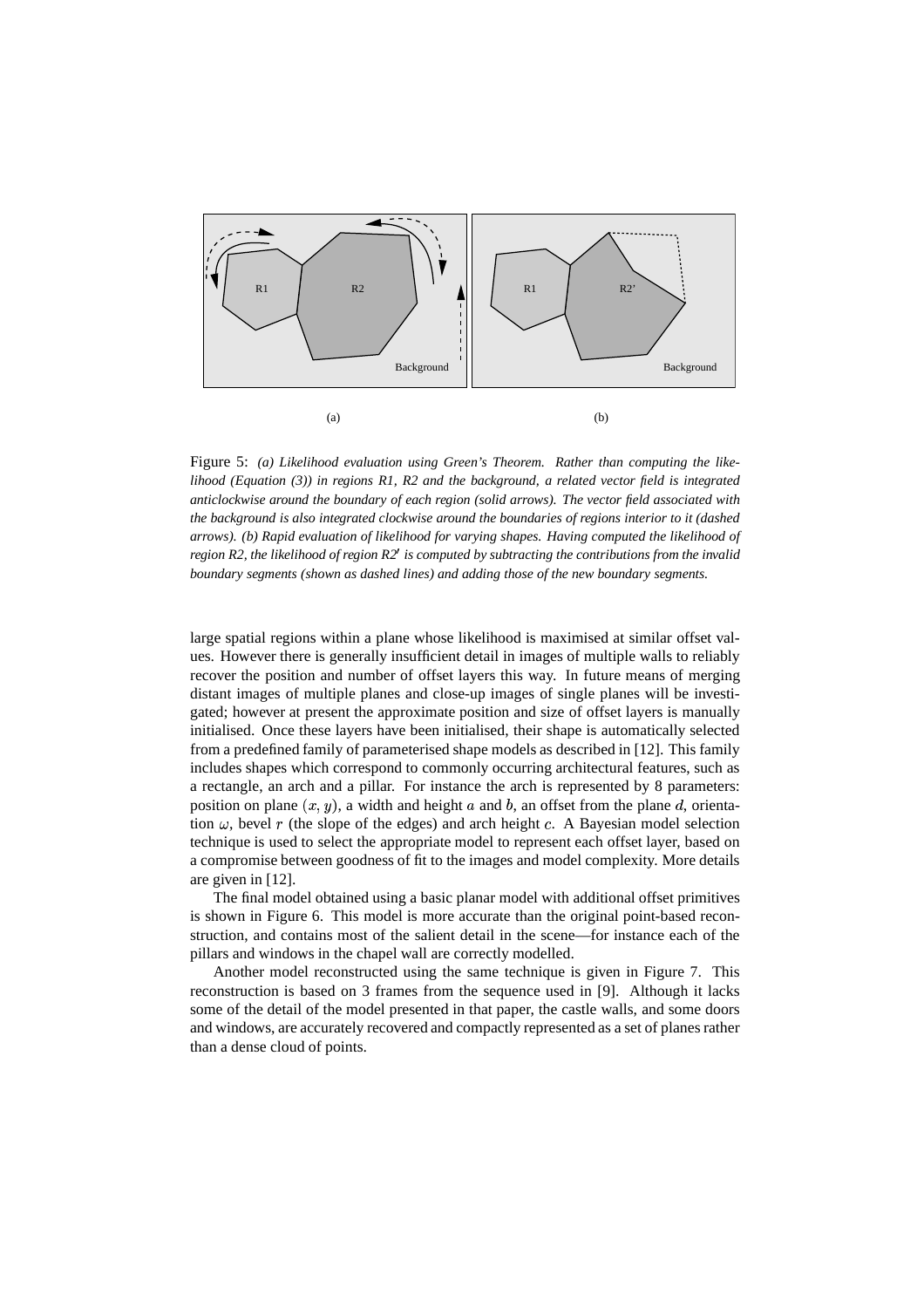

Figure 6: *The refined 3D model. The extruding pillars and inset windows have been accurately modelled by automatically selecting and fitting members from a predefined set of common architectural shapes. The negative log likelihood of this refined model is*  $1.80 \times 10^5$ . This slight improve*ment over the model in Figure 4(b) indicates that there is barely enough information in the images to perform this refinement.*



Figure 7: *Frames from the castle sequence (available at* http://www.esat.kuleuven. ac.be/˜pollefey/demos/castle.html*) used to obtain the model* (top row)*, and wireframe and texture mapped views of the 3D model. The castle walls are accurately segmented and reconstructed, and door and window layers are fitted to the walls from a manual initialisation.*